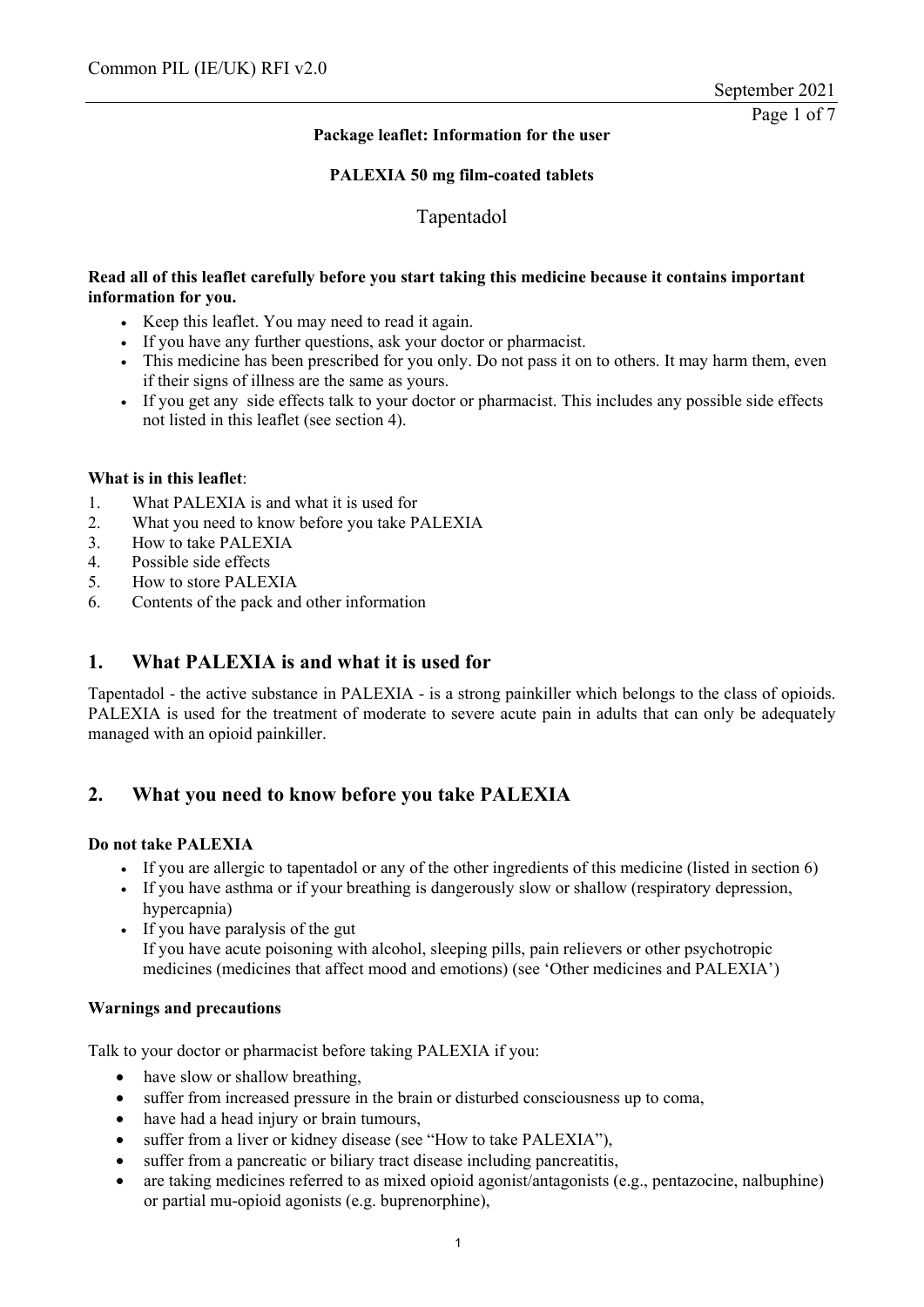Page 2 of 7

 have a tendency towards epilepsy or fits or if you are taking other medicines known to increase the risk of seizures because the risk of a fit may increase.

PALEXIA may lead to physical and psychological addiction. If you have a tendency to abuse medicines or if you are dependent on medicines, you should only take these tablets for short periods and under strict medical supervision.

## *Sleep-related breathing disorders.*

PALEXIA contains an active substance that belongs to the group of opioids. Opioids can cause sleep-related breathing disorders, for example central sleep apnea (shallow/pause of breathing during sleep) and sleeprelated hypoxemia (low level of oxygen in the blood).

The risk of experiencing central sleep apnea is dependent on the dose of opioids. Your doctor may consider decreasing your total opioid dosage if you experience central sleep apnea.

## **Other medicines and PALEXIA**

Tell your doctor or pharmacist if you are taking, have recently taken or might take any other medicines.

The risk of side effects increases if you are taking medicines which may cause convulsions (fits), such as certain antidepressants or antipsychotics. The risk of having a fit may increase if you take PALEXIA at the same time. Your doctor will tell you whether PALEXIA is suitable for you.

Concomitant use of PALEXIA and sedative medicines such as benzodiazepines or related drugs (certain sleeping pills or tranquillizers (e.g. barbiturates) or pain relievers such as opioids, morphine and codeine (also as cough medicine), antipsychotics, H1-antihistamines, alcohol) increases the risk of drowsiness, difficulties in breathing (respiratory depression), coma and may be life-threatening. Because of this, concomitant use should only be considered when other treatment options are not possible. However if your doctor does prescribe PALEXIA together with sedative medicines the dose and duration of concomitant treatment should be limited by your doctor.

Please tell your doctor about all sedative medicines you are taking, and follow your doctor's dose recommendation closely. It could be helpful to inform friends or relatives to be aware of the signs and symptoms stated above. Contact your doctor when experiencing such symptoms.

If you are taking a type of medicine that affects serotonin levels (e.g. certain medicines to treat depression), speak to your doctor before taking PALEXIA as there have been cases of "serotonin syndrome". Serotonin syndrome is a rare, but life-threatening condition. The signs include involuntary, rhythmic contractions of muscles, including the muscles that control movement of the eye, agitation, excessive sweating, tremor, exaggeration of reflexes, increased muscle tension and body temperature above 38°C. Your doctor may advise you on this.

Taking Palexia together with other types of medicines referred to as mixed mu-opioid agonist/antagonists (e.g. pentazocine, nalbuphine) or partial mu-opioid agonists (e.g., buprenorphine) has not been studied. It is possible that PALEXIA will not work as well if given together with one of these medicinal products. Tell your doctor in case you are currently treated with one of these medicinal products.

Taking PALEXIA together with strong inhibitors or inducers (e.g. rifampicin, phenobarbital, St John's Wort) of certain enzymes that are necessary to eliminate tapentadol from your body, may influence how well tapentadol works or may cause side effects, especially when this other medication is started or stopped. Please keep your doctor informed about all medicines you are taking.

PALEXIA should not be taken together with MAO inhibitors (certain medicines for the treatment of depression). Tell your doctor if you are taking MAO inhibitors or have taken these during the last 14 days.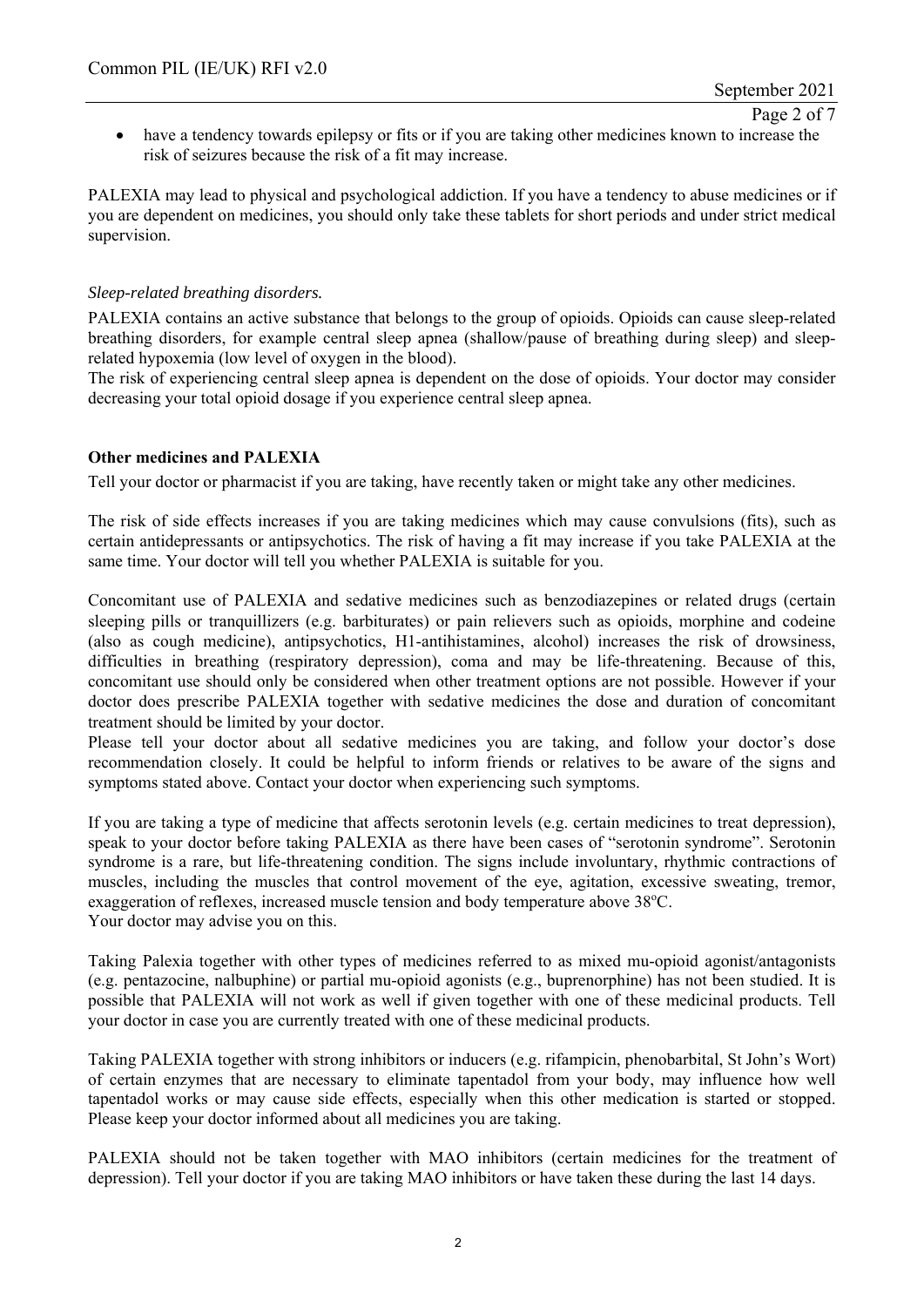## **PALEXIA with food, drink and alcohol**

Do not drink alcohol whilst taking PALEXIA, because some side effects such as drowsiness may be increased. Food does not influence the effect of this medicine.

## **Pregnancy and breast-feeding**

If you are pregnant or breast-feeding, think you may be pregnant or are planning to have a baby, ask your doctor or pharmacist for advice before taking this medicine.

Do not take these tablets:

- if you are pregnant, unless your doctor has instructed you to do so, if used over prolonged periods during pregnancy, tapentadol may lead to withdrawal symptoms in the newborn baby, which might be life-threatening for the newborn if not recognized and treated by a doctor.
- during childbirth because it could lead to dangerously slow or shallow breathing (respiratory depression) in the newborn
- during breast-feeding, because it may be excreted in the breast milk.

#### **Driving and using machines**

PALEXIA may cause drowsiness, dizziness and blurred vision and may impair your reactions. This may especially happen when you start taking PALEXIA, when your doctor changes your dosage or when you drink alcohol or take tranquillizers. Please ask your doctor whether it is permitted to drive a car or use machines.

#### **PALEXIA contains lactose.**

If you have been told by your doctor that you have an intolerance to some sugars, contact your doctor before taking this medicinal product.

# **3. How to take PALEXIA**

Always take this medicine exactly as your doctor or pharmacist has told you. Check with your doctor or pharmacist if you are not sure.

Your doctor will adjust the dosage according to the intensity of your pain and your individual pain sensitivity. In general the lowest pain-relieving dose should be taken.

## **Adults**

The usual dose is 1 tablet every 4 to 6 hours. Total daily doses greater than 700 mg tapentadol on the first day of treatment and daily doses greater than 600 mg tapentadol on the following days of treatment are not recommended.

Your doctor may prescribe a different, more appropriate dose or interval of dosing, if this is necessary for you. If you feel that the effect of these tablets is too strong or too weak, talk to your doctor or pharmacist.

#### **Elderly patients**

In elderly patients (above 65 years) usually no dose adjustment is necessary. However, the excretion of tapentadol may be delayed in some patients of this age group. If this applies to you, your doctor may recommend a different dosage regimen.

## **Liver and Kidney disease (insufficiency)**

Patients with severe liver problems should not take these tablets. If you have moderate problems, your doctor will recommend a different dosage regimen. In case of mild liver problems, a dosage adjustment is not required.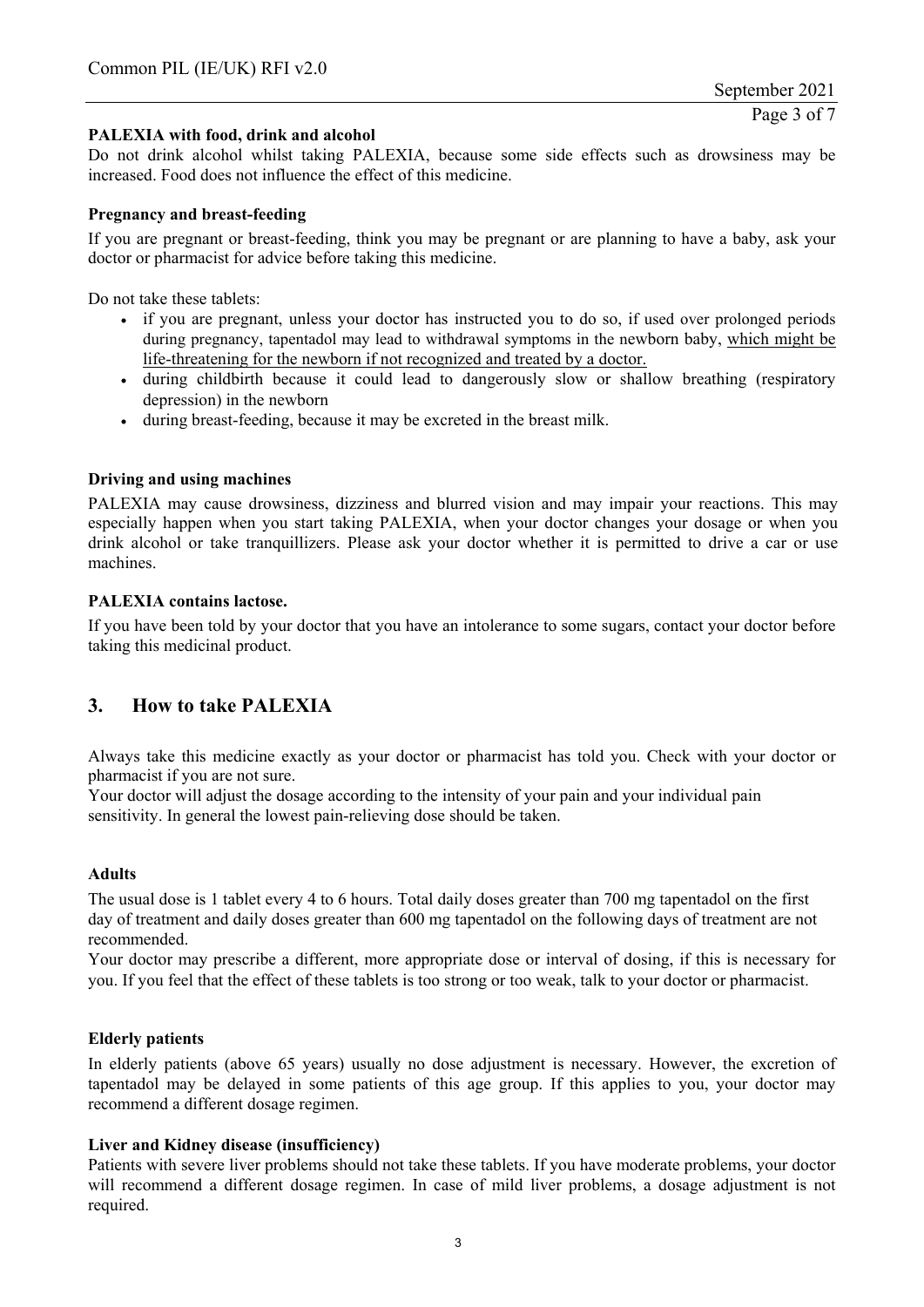Page 4 of 7

Patients with severe kidney problems should not take these tablets. In case of mild or moderate kidney problems, a dosage adjustment is not required.

## **Use in children and adolescents**

PALEXIA is not suitable for children and adolescents below the age of 18 years.

## **How and when should you take PALEXIA**

PALEXIA is for oral use. Swallow the tablets with sufficient liquid. You may take the tablets on an empty stomach or with meals.

## **How long should you take PALEXIA**

Do not take the tablets for longer than your doctor has told you.

## **If you take more PALEXIA than you should**

After taking very high doses, the following may be experienced:

 pin-point pupils, vomiting, drop in blood pressure, fast heartbeat, collapse, disturbed consciousness or coma (deep unconsciousness), epileptic fits, dangerously slow or shallow breathing or stopping breathing may occur.

If this happens a doctor should be called immediately!

## **If you forget to take PALEXIA**

If you forget to take the tablets, your pain is likely to return. Do not take a double dose to make up for a forgotten dose; simply continue taking the tablets as before.

## **If you stop taking PALEXIA**

If you interrupt or stop treatment too soon, your pain is likely to return. If you wish to stop treatment, please tell your doctor first before stopping treatment.

Generally there will be no after-effects when treatment is stopped, however, on uncommon occasions, people who have been taking the tablets for some time may feel unwell if they abruptly stop taking them.

Symptoms may be:

- restlessness, watery eyes, runny nose, yawning, sweating, chills, muscle pain and dilated pupils,
- irritability, anxiety, backache, joint pain, weakness, abdominal cramps, difficulty in sleeping, nausea, loss of appetite, vomiting, diarrhoea, and increases in blood pressure, breathing or heart rate.

If you experience any of these complaints after stopping treatment, please consult your doctor. You should not suddenly stop taking this medicine unless your doctor tells you to. If your doctor wants you to stop taking your tablets, he/she will tell you how to do this, this may include a gradual reduction of the dose.

If you have any further questions on the use of this medicine, ask your doctor or pharmacist.

## **4. Possible side effects**

Like all medicines, this medicine can cause side effects, although not everybody gets them.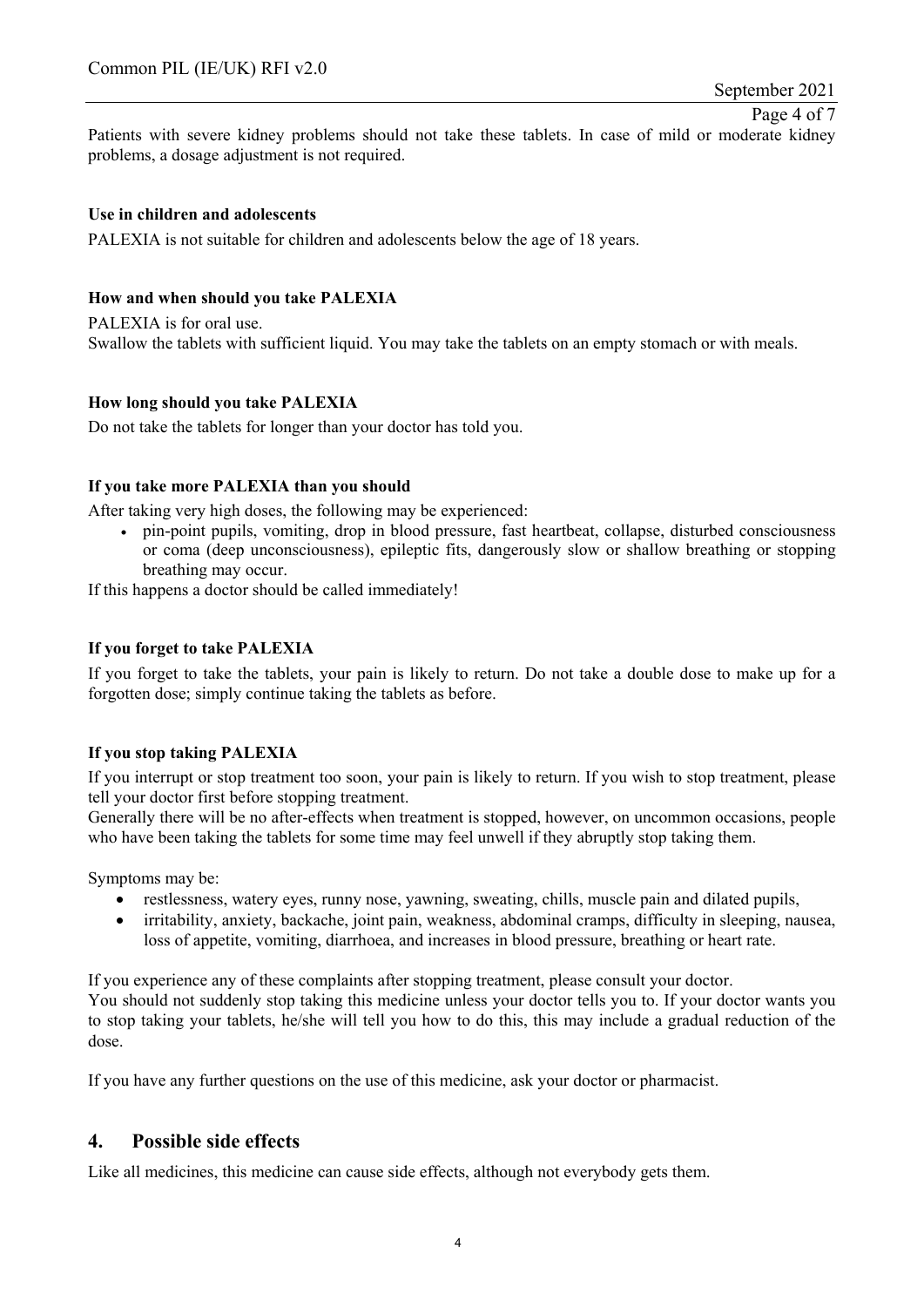## **Important side effects or symptoms to look out for and what to do if you are affected:**

This medicine may cause allergic reactions. Symptoms may be wheeziness, difficulties in breathing, swelling of the eyelids, face or lips, rash or itching, especially those covering your whole body. Another serious side effect is a condition where you breathe more slowly or weakly than expected. It mostly occurs in elderly and weak patients.

If you are affected by these important side effects contact a doctor immediately.

## **Other side effects that may occur:**

**Very common** (may affect more than 1 in 10 people): nausea, vomiting, dizziness, drowsiness, headache.

**Common** (may affect up to 1 in 10 people): decreased appetite, anxiety, confusion, hallucination, sleep problem, abnormal dreams, trembling, flushing, constipation, diarrhoea, indigestion, dry mouth, itching, increased sweating, rash, muscle cramps, feeling of weakness, fatigue, feeling of body temperature change.

**Uncommon** (may affect up to 1 in 100 people): depressed mood, disorientation, excitability (agitation), nervousness, restlessness, euphoric mood, disturbance in attention, memory impairment, near fainting, sedation, difficulty in controlling movements, difficulty in speaking, numbness, abnormal sensations of the skin (e.g. tingling, prickling), muscle twitches, abnormal vision, faster heartbeat, palpitations, decreased blood pressure, dangerously slow or shallow breathing (respiratory depression), less oxygen in the blood, shortness of breath, abdominal discomfort, hives, sensation of heaviness, delay in passing urine, frequent urination, drug withdrawal syndrome (see "If you stop taking PALEXIA"), accumulation of water in the tissue (oedema), feeling abnormal, feeling drunk, irritability, feeling of relaxation.

**Rare** (may affect up to 1 in 1,000 people): allergic reaction to medicines (including swelling beneath the skin, hives, and in severe cases difficulty breathing, a fall in blood pressure, collapse, or shock), thinking abnormal, epileptic fit, depressed level of consciousness, coordination abnormal, slower heartbeat, impaired gastric emptying.

## **Unknown**: Delirium

In general, the likelihood of having suicidal thoughts and behaviour is increased in patients suffering from chronic pain. In addition, certain medicines for the treatment of depression (which have an impact on the neurotransmitter system in the brain) may increase this risk, especially at the beginning of treatment. Although tapentadol also affects neurotransmitters, data from human use of tapentadol do not provide evidence for an increased risk.

## **Reporting of side effects**

If you get any side effects, talk to your doctor or pharmacist. This includes any possible side effects not listed in this leaflet. You can also report side effects directly via:

## **Ireland**

HPRA Pharmacovigilance Website: www.hpra.ie

## **UK**

the Yellow Card Scheme at: www.mhra.gov.uk/yellowcard or search for MHRA Yellow Card in the Google Play or Apple App Store.

By reporting side effects, you can help provide more information on the safety of this medicine.

# **5. How to store PALEXIA**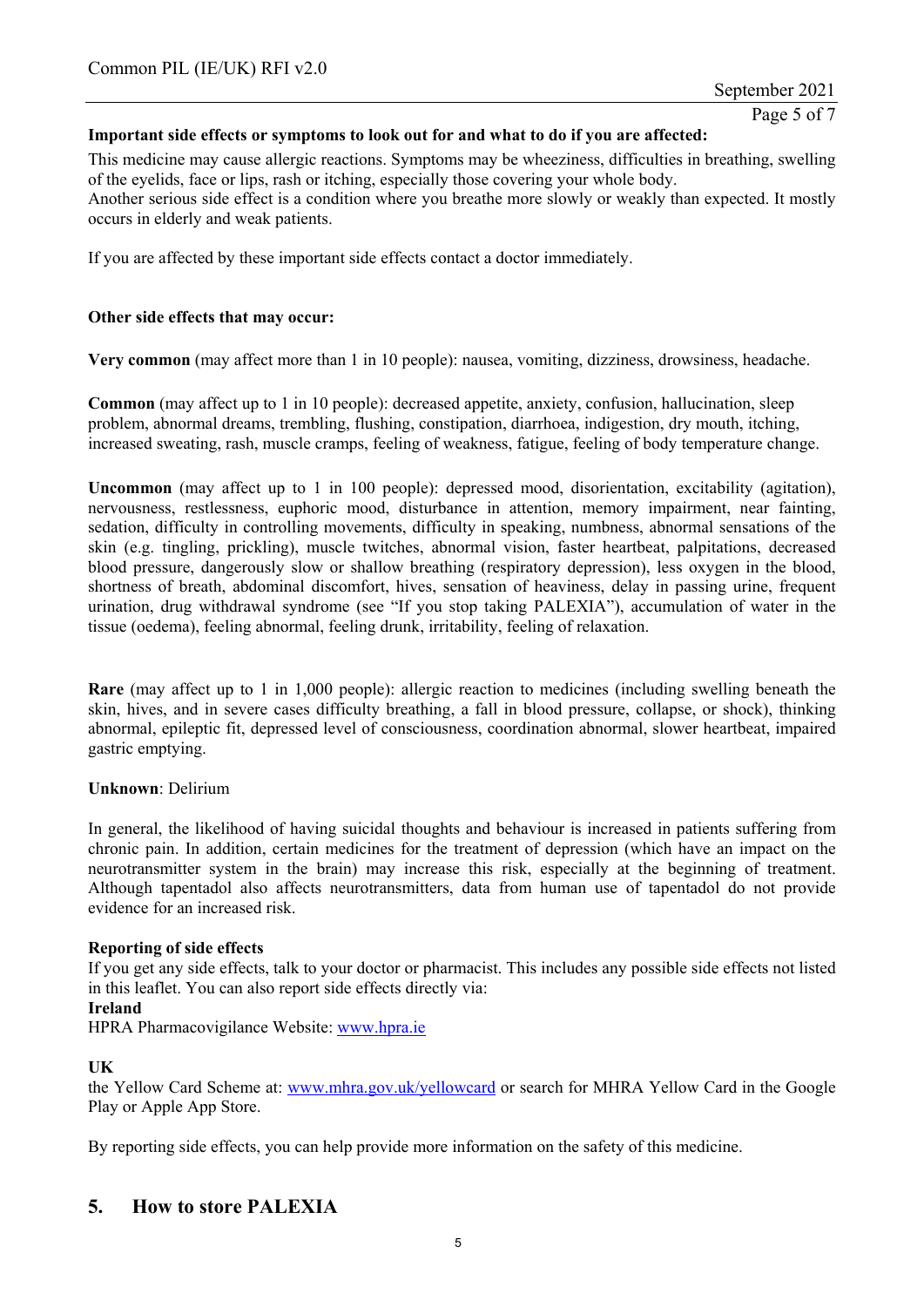Keep this medicine out of the sight and reach of children.

Do not use this medicine after the expiry date which is stated on the carton and the blister. The expiry date refers to the last day of that month.

This medicinal product does not require any special storage conditions.

Do not throw away any medicines via wastewater or household waste. Ask your pharmacist how to throw away medicines you no longer use. These measures will help protect the environment.

# **6. Contents of the pack and other information**

## **What PALEXIA contains**

The **active** substance is tapentadol. Each tablet contains 50 mg tapentadol (as 58.24 mg tapentadol hydrochloride).

The **other** ingredients are:

Tablet core: microcrystalline cellulose, lactose monohydrate, croscarmellose sodium, povidone K30, magnesium stearate. Tablet coat: polyvinylalcohol, titanium dioxide (E 171), macrogol 3350, talc.

## **What PALEXIA looks like and contents of the pack**

White round shaped film-coated tablets of 7 mm diameter, marked with Grünenthal logo on one side and "H6" on the other side.

PALEXIA film-coated tablets are packed in blisters and are supplied in boxes of 5, 10, 10x1, 14, 14x1, 20, 20x1, 24, 28, 28x1, 30, 30x1, 40, 50, 54, 50x1, 56, 56x1, 60, 60x1, 90, 90x1, 100 and 100x1 tablets. Not all pack sizes may be marketed.

## **Marketing Authorisation Holder and Manufacturer**

## **Marketing Authorisation Holder:**

Grünenthal Pharma Ltd., 4045 Kingswood Road, Citywest Business Park, Citywest, Co. Dublin, Ireland.

#### **Manufacturers:**

Grünenthal GmbH, Zieglerstrasse 6, 52078, Aachen, Germany.

## **This medicinal product is authorised in the Member States of the EEA under the following names:**  Germany: Palexia Akutschmerz

Austria, Belgium, Croatia, Cyprus, Czech Republic, Denmark, France, Finland, Greece, Ireland, Italy, Luxembourg, Netherlands, Norway, Poland, Portugal, Slovak Republic, Slovenia, Spain, Sweden, United Kingdom (NI): PALEXIA

#### **Other formats of this leaflet**

A service is available to listen to or request a copy of this leaflet in Braille, large print or audio. **Please call:** +44 173 3375 370 (Ireland only) **Please call free of charge:** 0800 198 5000 (UK only)

Please be ready to give the following information:

• Product name: PALEXIA 50 mg film-coated tablets